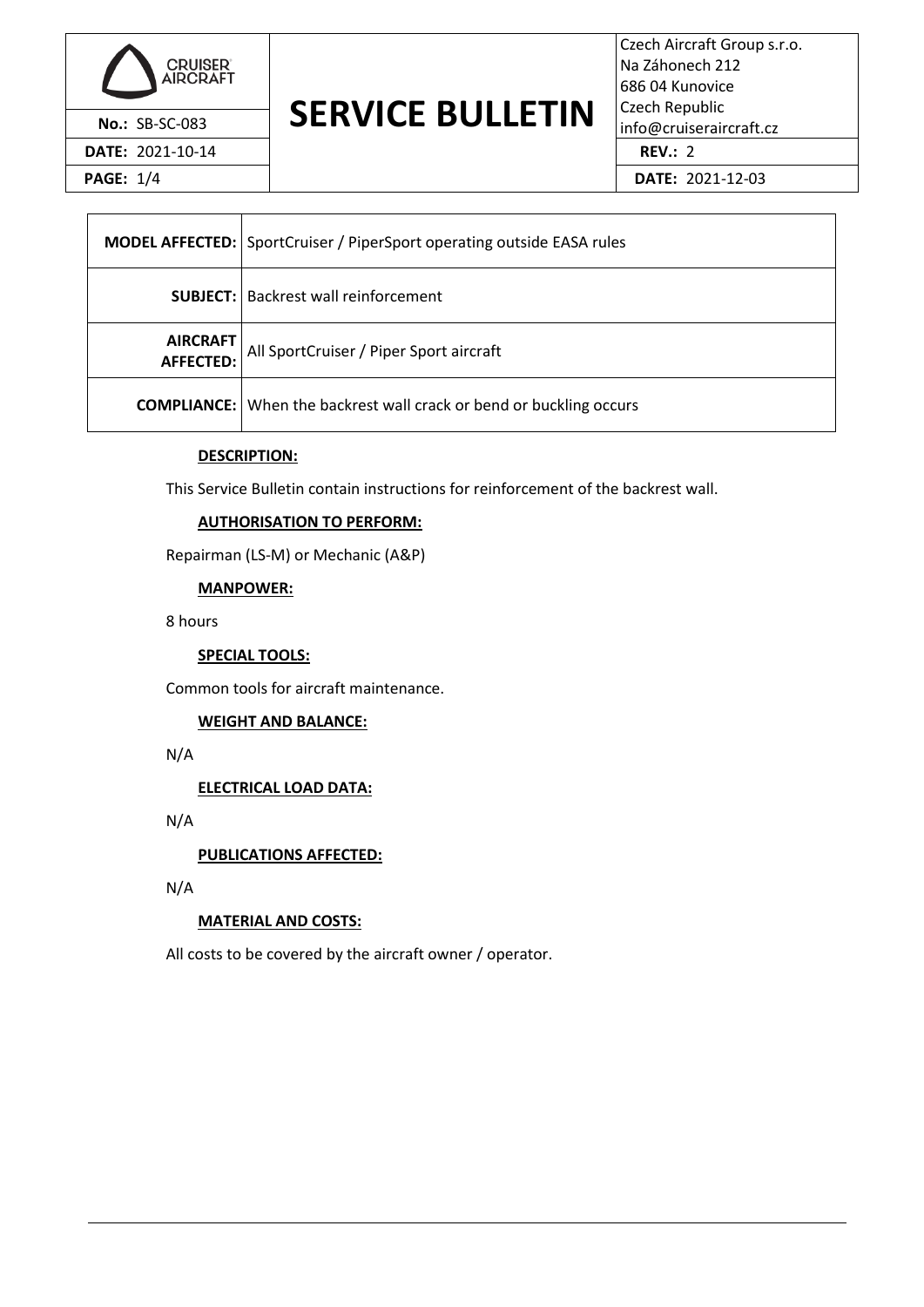

**DATE:** 2021-10-14 **REV.:** 2

### **SERVICE BULLETIN No.: SB-SC-083 DENVILE DULLE I IIV** | info@cruiseraircraft.cz

Czech Aircraft Group s.r.o. Na Záhonech 212 686 04 Kunovice Czech Republic

**PAGE:** 2/4 **DATE:** 2021-12-03

## **MATERIAL:**

| <b>ITEM No.</b> | <b>NOMENCLATURE</b> | <b>DESCRIPTION</b>  | <b>QUANTITY</b> |
|-----------------|---------------------|---------------------|-----------------|
| 001             | SF0351N             | Lower reinforcement | 1 pc            |
| 002             | SF0352N             | Upper reinforcement | 1 pc            |
| 003             | 3171T032            | Rivet               | $155$ pcs       |
| 004             | 3121B660            | Rivet nut<br>10 pcs |                 |

## **ACCOMPLISHMENT INSTRUCTIONS:**

NOTE: During the implementation of this SB follow AC43-13 and AMM, Chapter 15.

- 1) Move the aircraft to a place suitable to perform the work.
- 2) Fold down the backrests of both seats.
- 3) Unscrew the screws holding the backrests. Remove the backrests and seats.
- 4) Drill out the rivet nuts.
- 5) Drill out the rivets from the edge (blue area). Se[e Fig. 1.](#page-1-0)Do not drill out the rivets from the center section between seats.
- 6) Straighten the bent parts.
- 7) If there are cracks at the bend, drill the end of the crack.
- 8) It is necessary to drill 2 x ø 6 mm (*0,24 in*) holes in the lower reinforcement (001) to pass the riveted rivets. See [Fig. 2.](#page-2-0) Measure the exact position on the aircraft.



Fig. 1: Backrest wall reinforcement

- <span id="page-1-0"></span>9) Attach the upper (002) and lower (001) reinforcement. Pay close attention to the attachment area of the autopilot bracket (pink area). See [Fig. 1.](#page-1-0)
- 10) Rivets are marked on the [Fig. 3.](#page-2-1)
- 11) Drill ø 4,2 mm (*0,16 in*) holes for rivets (003).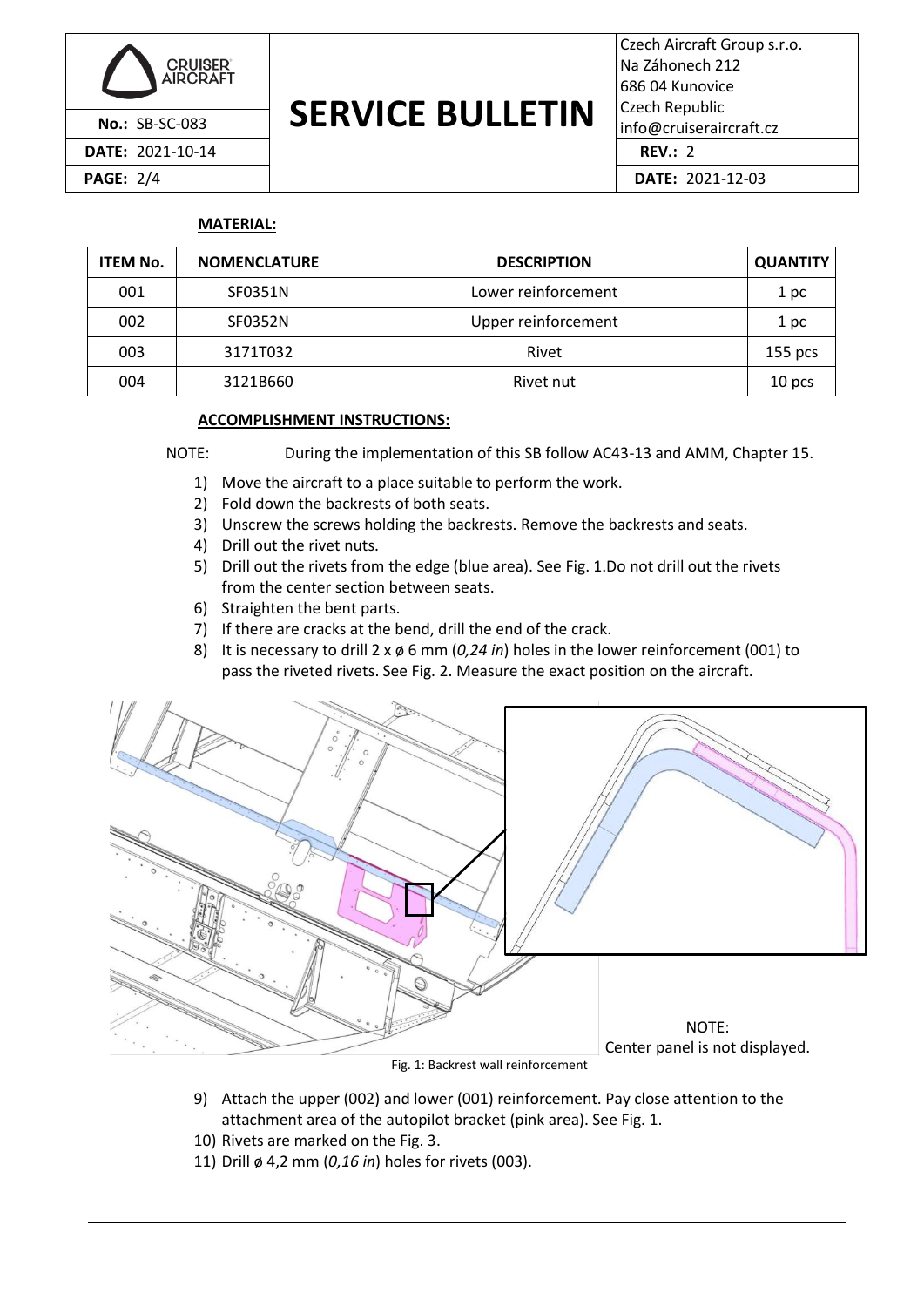



<span id="page-2-0"></span>

- 12) From the front side is necessary to drill the added reinforcement only, there are holes in the original parts. The new holes must be coaxial with the original holes.
- 13) From the upper side is necessary to drill added reinforcement and the original parts.
- 14) Rivet the reinforcements.
- 15) Drill ø 6 mm (*0,24 in*) holes for rivet nuts (004). It is necessary to drill only the added reinforcement, there are holes in the original parts. The new holes must be coaxial with the original holes.
- 16) Rivet the rivet nuts.



<span id="page-2-1"></span>Fig. 3: Location of reinforcements (local cut)